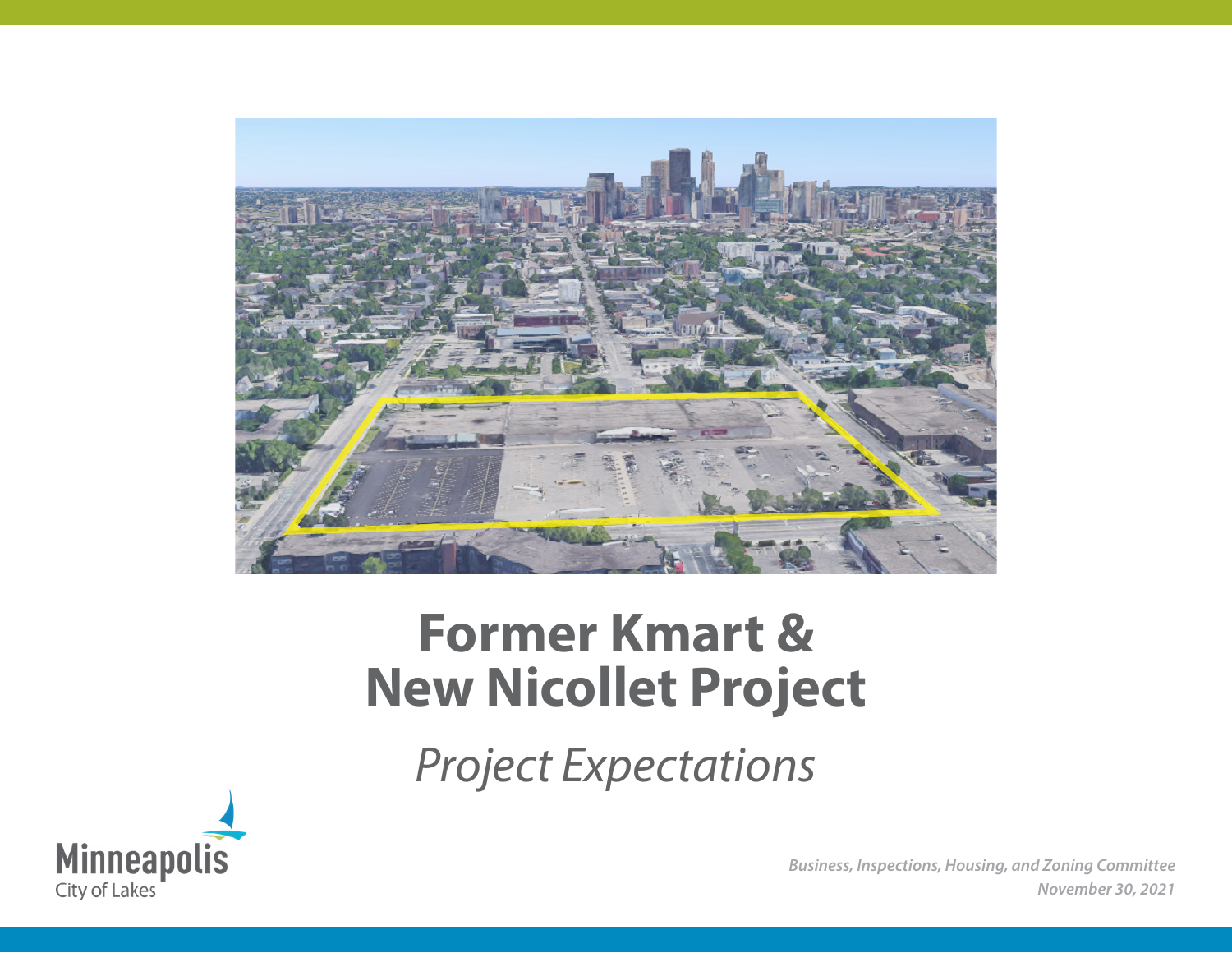# **What's happening at the former Kmart site and with the new Nicollet Ave?**

### **The Site**

The City of Minneapolis owns approximately 10 acres of land between the Midtown Greenway, Lake St, 1st Ave, and Blaisdell Ave. This property is referred to as the "Former Kmart site." The site has served the daily needs of residents for decades. Now the City is ready to reconnect this commercial and cultural crossroads.

### **The City of Minneapolis plans to do the following:**

- 1. Reconstruct Nicollet Ave between 29th St and Lake St
- 2. Develop a high-density, mixed-use, walkable district on the rest of the City-owned site

### **Draft City Project Goals**

#### **1. Reconnect people and places**

- Rebuild the Nicollet Ave right-of-way (ROW)
- Connect the Lake St and Nicollet Ave commercial corridors

#### **2. Build safe, equitable, and sustainable transportation networks**

- Prioritize fast, frequent, and reliable transit service
- Prioritize and create pedestrian safety, access, and comfort
- Prioritize and create safe and comfortable bike connections

#### **3. Build for who is there**



- Serve existing residents
- Build affordable housing
- Provide new opportunities for community businesses
- Design to reflect the community

#### **4. Live, work, shop, and play here**

- Create more housing
- Re-establish the shopping district
- Create public space

#### **5. Safe and healthy communities**

- Incorporate sustainable practices
- Mitigate climate change
- Design, build, and maintain safe, healthy public spaces

### **What is this document?**

There is still much to be decided about the project. How will it serve the community and reflect the area's cultures? How will the street, buildings, and public spaces look, feel, and function? Some aspects of the project are already in place, guided by existing City policy. Others will require input from many different stakeholders, including the public. Still other decisions will be made by elected officials, including the amount of City financial resources to direct to the project. This document gets everyone started on the same page by clearly laying out what we already know and providing examples of what still needs to be decided.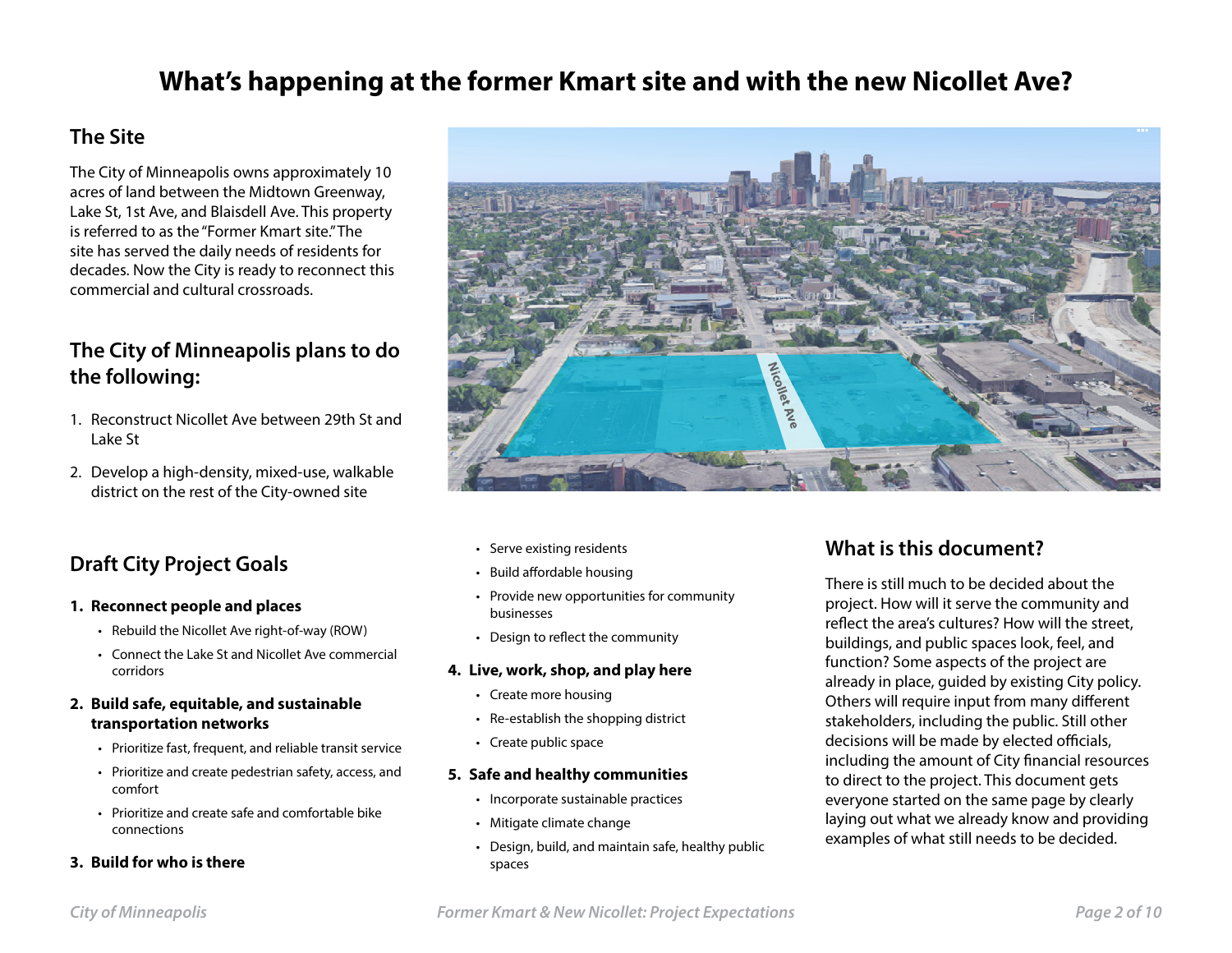### **What will inform decisions**

#### **1. Stakeholder Input**

The City will conduct multiple phases of public engagement for the former Kmart & New Nicollet project. Engagement with diverse stakeholders, specifically those who live and work in the area, will help City leadership and staff understand how community needs and solutions can be incorporated into the project. Engagement will seek input on many topics, including the following examples:

- Current travel patterns and modes
- Street design and function
- Opportunities for public realm enhancements in the right-of-way
- Shopping needs and preferences
- Outdoor gathering space needs and preferences
- Walking and biking route locations and design preferences
- Percentage mix of affordable housing and marketrate housing preferences
- Benefits and challenges of owning a business in the area
- Benefits and challenges of living in the area

See the *Public Engagement Framework* for more comprehensive information.

#### **2. City policy documents**

The following documents contain policies that will guide City priorities, strategies, and actions.

- Affordable Housing Trust Fund Program, Equitable Development Criteria (2021)
- Americans with Disabilities Act Transition Plan for Public Works (2020)
- Anti-displacement policy network (Receive & File) (2019)
- Complete Streets Policy (2016)
- Cultural Districts Ordinance (2020)
- Lake and Nicollet Redevelopment Plan (2014)
- Midtown Greenway Land Use and Development Plan (2007)
- Midtown Minneapolis Land Use & Development Plan (2005)
- Minneapolis Climate Action Plan (2013)
- Minneapolis 2040 (2019) -- the City's comprehensive plan
- Minneapolis Code of Ordinances
- Strategic & Racial Equity Action Plan (SREAP) (2020)
- Transportation Action Plan (2020)
- Unified Housing Policy (2020)
- Vision Zero Initiative (2017)

#### **3. Technical Analysis**

The City will also conduct studies to find solutions, explore options, and inform decisions. Consultants will provide specialized technical analyses. Examples of possible analysis include:

- Transit studies
- Circulation studies
- Market studies
- Stormwater studies
- Public realm design options
- Displacement prevention strategies
- Black, Indigenous, and people of color (BIPOC) wealth creation strategies
- Financial feasibility analysis
- Shared private parking studies

#### **Where can I find information about:**

| Nicollet Avenue4                       |
|----------------------------------------|
| Transit Connections4                   |
| Public Spaces 5                        |
| Walking & Biking Connections5          |
|                                        |
|                                        |
|                                        |
|                                        |
| Sustainability & Green Infrastructure8 |
| Building Design8                       |
| Parking & Vehicular Access 9           |
| Other Nearby Infrastructure Projects10 |

#### *Public Engagement Framework*

This document was developed as a companion document to the project's *Public Engagement Framework*. The process of stakeholder engagement briefly described here is detailed in the Framework. Please refer to that document for more information.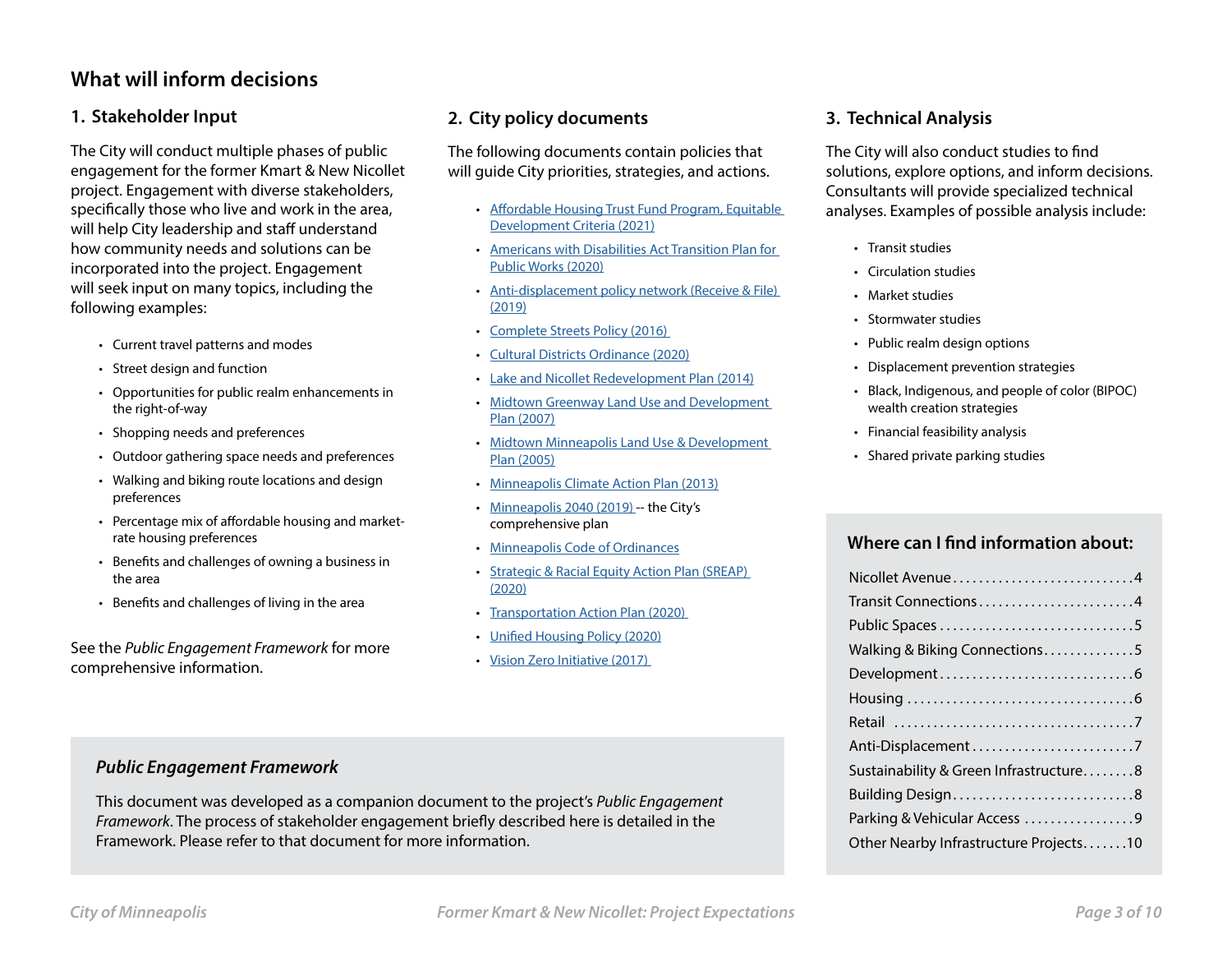# **Nicollet Avenue**

#### **What we know:**

<span id="page-3-0"></span>1. The City will reconnect Nicollet Ave by reconstructing the street between 29th St and Lake St.

*Sources: Midtown Minneapolis Land Use & Development Plan, Minneapolis 2040 Policy 10 (Street Grid), Transportation Action Plan (Street Operations Action 6.5), Lake and Nicollet Redevelopment Plan*

2. The City will approach the street design in a way that prioritizes people as they walk, take transit, and bicycle over those driving.

*Sources: Complete Streets Policy, Transportation Action Plan, Vision Zero Initiative, Minneapolis 2040 Policy 16 (Environmental Impacts of Transportation), Minneapolis Climate Action Plan*

### **What still needs to be decided:**

- Street design and function
- Streetscape design

# **Transit Connections**

#### **What we know:**

1. Nicollet Ave, including the new block of Nicollet Ave between 29th St and Lake St, is a future transit priority corridor.

*Sources: Transportation Action Plan (Transit Priority Projects map)*

2. Transit on the Nicollet Ave corridor will be high capacity and neighborhood based.

*Sources: Transportation Action Plan (Transit Action 4.1) , Minneapolis 2040 Policy 20 (Transit)*

- 3. Funds from the City's value capture district along the Nicollet-Central corridor will help fund transit investments on Nicollet Ave. *Source: Enabling State legislation*
- 4. A METRO Transit B Line station will be located on Lake St, between Blaisdell Ave S and 1st Ave S.

*Source: METRO Transit B Line Project* 

- How a new transit line on Nicollet Ave S will be funded and maintained
- Nicollet Ave transit stops locations and designs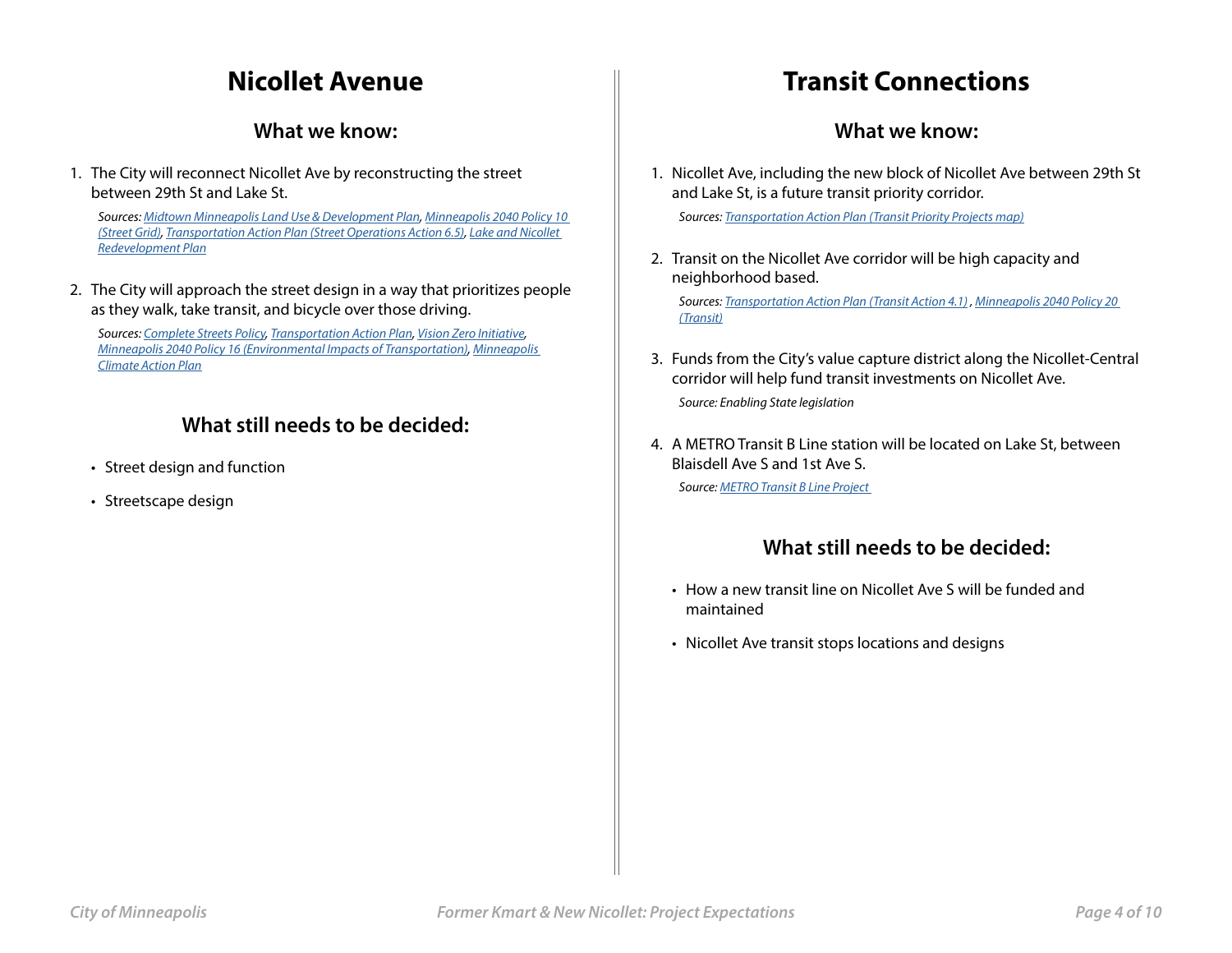# **Public Spaces**

#### **What we know:**

<span id="page-4-0"></span>1. A public space network, made up of interconnected outdoor gathering spaces and pedestrian connections, will provide the framework for the development of the site.

*Sources: Midtown Minneapolis Land Use & Development Plan, Minneapolis 2040 Policy 7 (Public Realm), Transportation Action Plan (Design Strategy 2)* 

2. New outdoor gathering places will reflect the values of the nearby cultural communities.

*Sources: Midtown Minneapolis Land Use & Development Plan, Minneapolis 2040 Policy 78 (Park Design and Programming), Minneapolis 2040 Policy 58 (Business Districts and Corridors)*

3. New outdoor gathering places will provide public space for socializing, entertainment, exercise, shopping, and/or cultural events.

*Sources: Midtown Minneapolis Land Use & Development Plan, Minneapolis 2040 Policy 9 (Open Spaces in New Development), Minneapolis 2040 Policy 76 (New Parks), Minneapolis 2040 Policy 78 (Park Design and Programming)*

4. Crime Prevention Through Environmental Design (CPTED) policies will be used in the design of public spaces and buildings to ensure a safe and welcoming environment for everyone.

*Sources: Minneapolis 2040 Policy 8 (Public Safety Through Environmental Design), Midtown Minneapolis Land Use & Development Plan* 

### **What still needs to be decided:**

- Outdoor gathering space uses, types, locations, and designs
- How these spaces relate to future building uses and designs
- How these spaces are funded and maintained
- How these spaces will be designed to reflect cultural communities

# **Walking & Biking Connections**

#### **What we know:**

1. The project will support a high-quality pedestrian environment.

*Sources: Midtown Minneapolis Land Use & Development Plan, Minneapolis 2040 Policy 18 (Pedestrians), Minneapolis 2040 Policy 7 (Public Realm), Transportation Action Plan*

2. The project will improve and expand bike facilities in order to encourage biking as a mode of transportation.

*Sources: Midtown Minneapolis Land Use & Development Plan, Minneapolis 2040 Policy 19 (Bicycling), Transportation Action Plan, Minneapolis 2040 Policy 16 (Environmental Impacts of Transportation)*

3. The City will collaborate with Hennepin County and Metro Transit to improve walking and biking connections between public spaces, the Midtown Greenway, and existing/planned transit stations.

*Sources: Midtown Minneapolis Land Use & Development Plan, Midtown Greenway Land Use and Development Plan, Minneapolis 2040 Policy 9 (Open Spaces in New Development), Transportation Action Plan (Transit Strategy 5)* 

- 4. Connections to the Midtown Greenway will be ADA accessible. *Sources: Minneapolis 2040 Policy 83 (People with Disabilities), ADA Transition Plan for Public Works*
- 5. The design of public spaces will include space for mobility hubs (such as bike-sharing) near transit facilities.

*Sources: Minneapolis 2040 Policy 80 (Development Near METRO Stations), Midtown Minneapolis Land Use & Development Plan, Transportation Action Plan (Technology Action 3.1)*

- Pedestrian network locations, types, and designs
- Biking network locations, types, and designs within the site
- Pedestrian and biking connections to the Midtown Greenway
- How these spaces are funded and maintained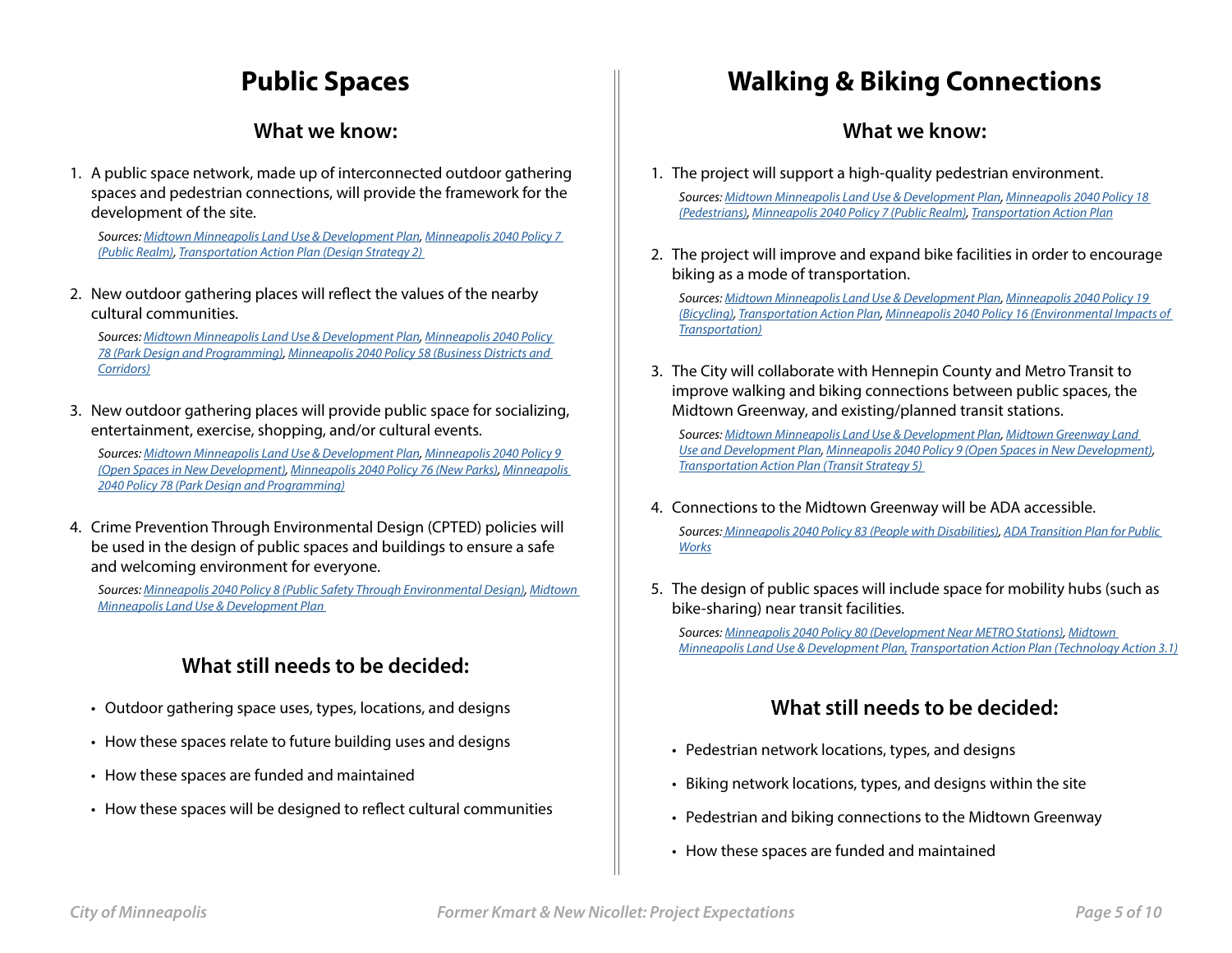# **Development**

#### **What we know:**

<span id="page-5-0"></span>1. The site will be developed as a dense, walkable district for living, working, shopping, and recreating.

*Sources: Minneapolis 2040 Policy 80 (Development Near METRO Stations), Midtown Minneapolis Land Use & Development Plan, Minneapolis Climate Action Plan, Lake and Nicollet Redevelopment Plan*

2. Development on the site will include both buildings and public spaces.

*Sources: Minneapolis 2040 Policy 80 (Development Near METRO Stations), Midtown Minneapolis Land Use & Development Plan* 

3. New buildings will provide a mix of uses, including housing, employment, and commercial goods and services.

*Sources: Midtown Minneapolis Land Use & Development Plan, Minneapolis 2040 (Land Use and Built Form), Minneapolis 2040 Policy 4 (Access to Commercial Goods and Services), Minneapolis 2040 Policy 80 (Development Near METRO Stations), Lake and Nicollet Redevelopment Plan*

4. The Nicollet & Lake intersection will be developed as a significant commercial intersection (similar to Lyndale/Lake to the west and Chicago/ Lake to the east).

*Sources: Midtown Minneapolis Land Use & Development Plan, Minneapolis 2040 (Land Use and Built Form)*

5. Public art, created in partnership with nearby communities, will likely be integrated into the site.

*Sources: Minneapolis 2040 Policy 32 (Arts and Culture in Community Development)*

### **What still needs to be decided:**

- Development parcel sizes
- Location and size of uses (for example, commercial, housing, etc)
- Phasing plan for development
- Land and building ownership
- Source(s) of funding for public art

# **Housing**

#### **What we know:**

1. Development on the site will increase the area's housing supply, diversity, and affordability.

*Sources: Minneapolis 2040 Policy 1 (Access to Housing), Minneapolis 2040 Policy 33 (Affordable Housing Production and Preservation), Minneapolis 2040 Policy 38 (Affordable Housing near Transit and Job Centers), Minneapolis 2040 Policy 80 (Development near METRO Stations)* 

- 2. The site will include affordable housing:
	- For rental housing, a minimum of 20% of the units must be affordable to and occupied by households earning 60% or less of the Area Median Income (AMI) for at least 30 years.\*
	- For ownership housing, a minimum of 10% of the units shall be affordable to and occupied by households earning 80% or less of AMI for 30 years. In addition, sales prices must be set at a price affordable to a household at 70% AMI.

*\*If projects are funded in part through participation in City financing programs, there may be deeper affordability and longer affordability terms.* 

*Sources: Unified Housing Policy, Minneapolis 2040 Policy 37 (Mixed Income Housing)*

3. Developers applying to the City's Affordable Housing Trust Fund for affordable housing that demonstrate that representatives from communities most impacted by housing disparities are significantly involved in the project will be more likely to receive funding.

*Source: Affordable Housing Trust Fund Program 2021 NOFA (Equitable Development criteria, pages 11-12)*

- The overall percentage of affordable units, affordability levels, and market-rate units across the development site
- Need for specialized affordable housing (for example: family size units, youth housing, senior housing, formerly homeless housing, ownership options, etc)
- Financial feasibility and availability of public subsidy resources for the site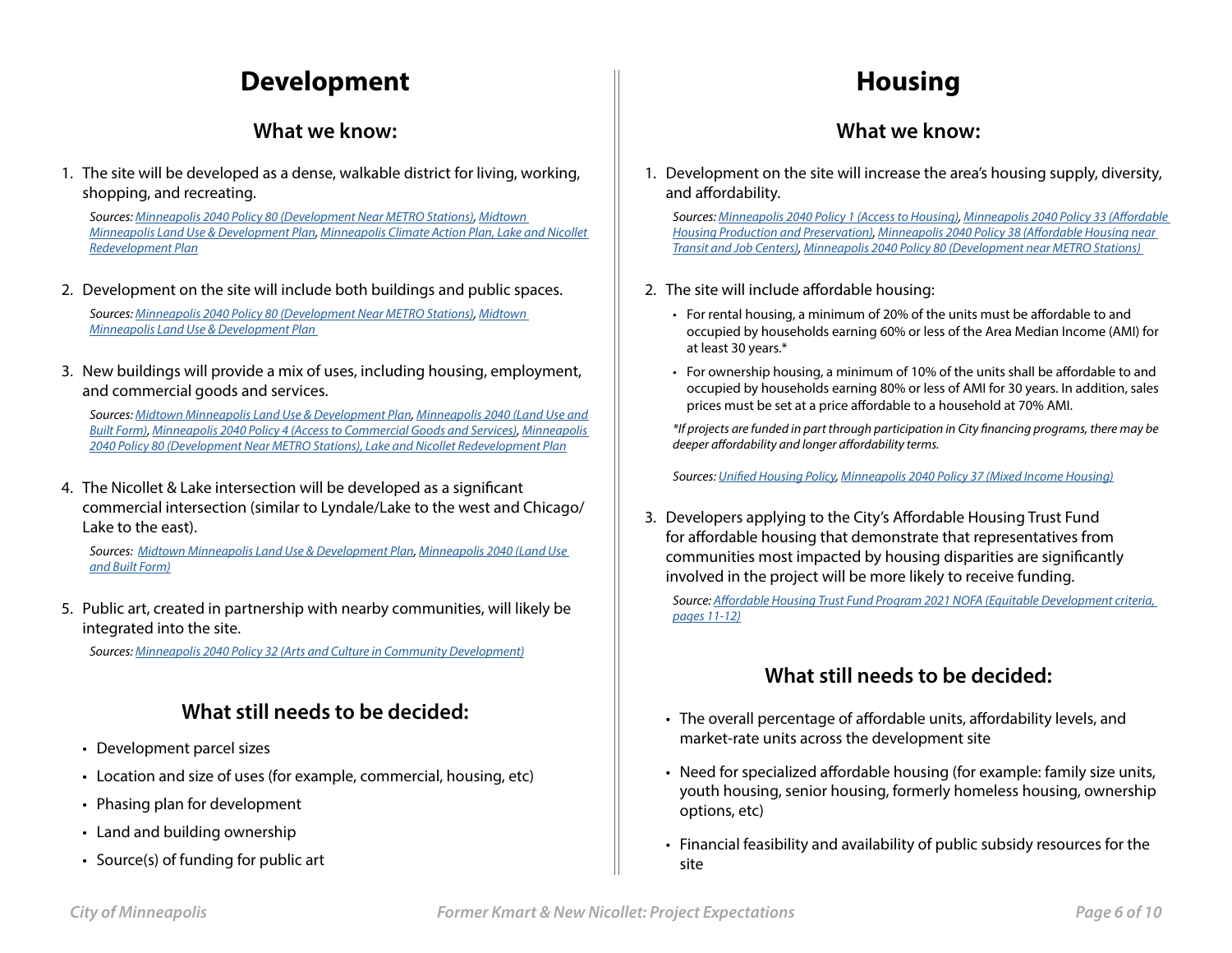# **Retail**

#### **What we know:**

<span id="page-6-0"></span>1. Commercial uses (stores, restaurants, etc.) will be required on the first floors of new development facing Nicollet Ave and Lake St. Entrances must be directly from sidewalks.

*Sources: Midtown Minneapolis Land Use & Development Plan, Minneapolis 2040 (Land Use and Build Form)*

2. Development will prioritize attracting culturally diverse businesses that create positive community impacts and reconnect Eat Street with Nicollet Ave south of 29th St.

*Sources: Minneapolis 2040 Policy 55 (Business Innovation & Expansion), Minneapolis 2040 Policy 63 (Food Access)*

3. Development teams will prioritize including strategic partners who are experienced in recruiting and supporting local businesses that reflect the surrounding area.

*Sources: Minneapolis 2040 Policy 56 (Supporting Small Businesses), SREAP Economic Development Policy Priority, Anti-displacement policy network (Receive & File)*

4. Development will prioritize serving the needs of residents by increasing the diversity of available goods and services, while protecting the cultural assets already in the area.

*Sources: Minneapolis 2040 Policy 58 (Business Districts & Corridors), Minneapolis 2040 Policy 34 (Cultural Districts)*

### **What still needs to be decided:**

- Types of goods and services sold by businesses
- Size and placement of business locations
- Overall amount of commercial space
- What wealth-building strategies for low-wealth communities are best suited for and able to be implemented in the project

# **Anti-Displacement**

#### **What we know:**

1. New development will implement strategies to prevent the involuntary displacement of existing businesses and residents, especially vulnerable populations, such as residents living below the poverty level, the elderly, and people with disabilities from nearby communities.

*Sources: Minneapolis 2040 Policy 43 (Housing Displacement), Anti-displacement policy network (Receive & File), Unified Housing Policy*

2. New buildings will include commercial space opportunities for small businesses.

*Source: Minneapolis 2040 Policy 56 (Supporting Small Businesses)*

3. To protect the character of the area, new development will implement strategies to prevent nearby business displacement and benefit existing businesses.

*Sources: Minneapolis 2040 Policy 58 (Business Districts and Corridors), Anti-displacement policy network (Receive & File)*

- Understanding who lives in the nearby community and the housing pressures they face
- Understanding what businesses operate in the area and what they need to continue to succeed
- What displacement prevention strategies are best suited and able to be implemented through the project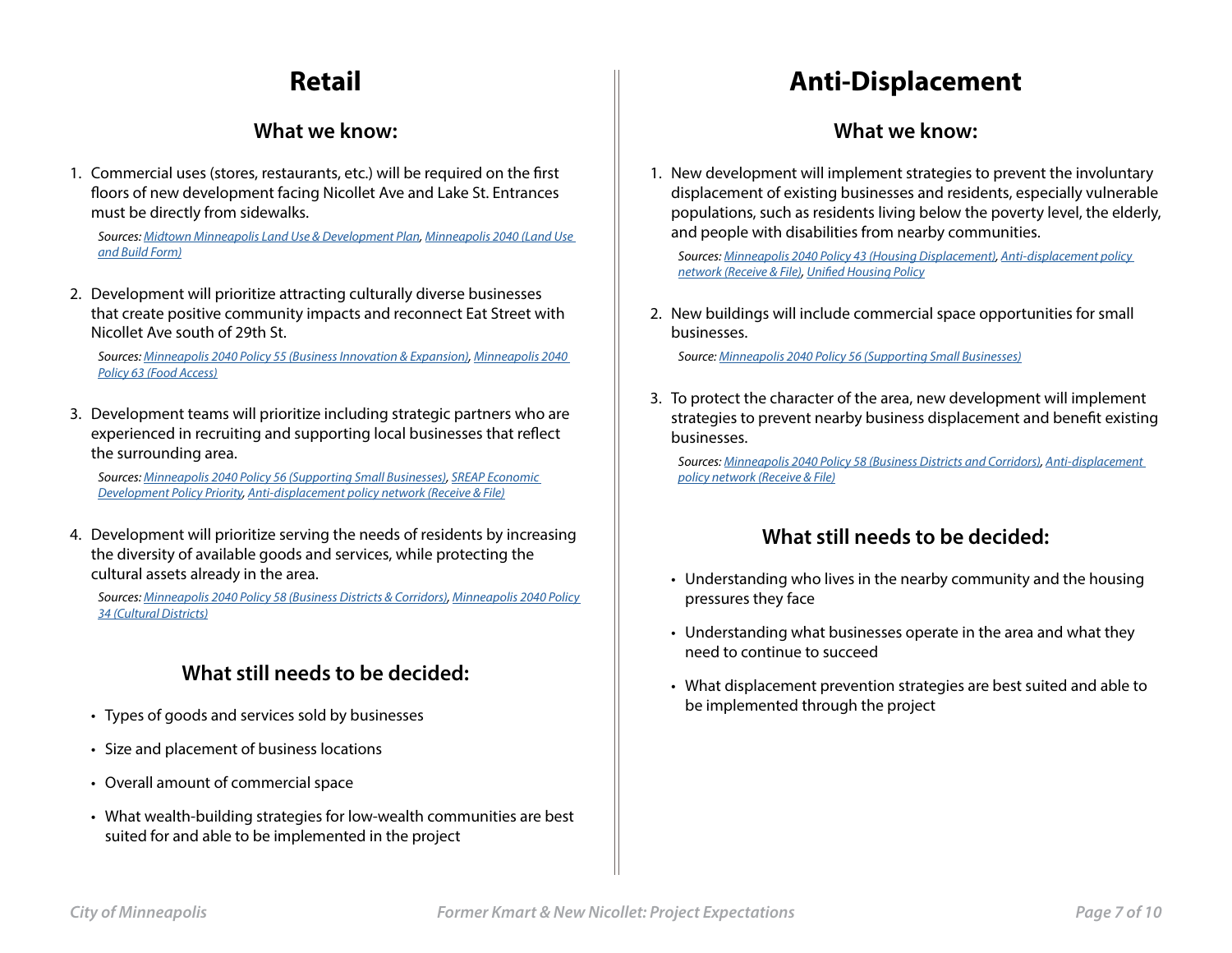## <span id="page-7-0"></span>**Sustainability & Green Infrastructure**

#### **What we know:**

1. The site will be designed in a way that naturally encourages alternatives to driving in order to help achieve the City's goals related to greenhouse gas reduction, equity, and health.

*Sources: Minneapolis 2040 Policy 6 (Pedestrian-Oriented Building and Site Design), Minneapolis 2040 Policy 16 (Environmental Impacts of Transportation), Minneapolis 2040 Policy 15 (Transportation and Equity), Minneapolis 2040 Policy 17 (Complete Streets), Transportation Action Plan*

2. Trees and other greening elements will be included as part of the design of new public spaces and streetscapes.

*Sources: Minneapolis 2040 Policy 14 (Tree Canopy and Urban Forest), Transportation Action Plan (Design Strategy 4)* 

3. Green infrastructure, stormwater best management practices, and the reduction of impervious surfaces will be integrated into the design of the site's developments and public spaces.

*Sources: Minneapolis 2040 Policy 73 (Stormwater Management), City of Minneapolis Code of Ordinances (Stormwater management), Minneapolis 2040 Policy 71 (Soil Health)*

4. New development at Nicollet Ave and Lake St will comply with any City Sustainable Building Policy.

*Sources: Council Resolution*

5. Developers that receive Affordable Housing Trust Fund dollars for affordable housing projects will be required to incorporate green/ sustainable elements consistent with the "Minnesota Overlay and Guide to the Green Communities Criteria".

*Source: City Housing Programs*

#### **What still needs to be decided:**

• Stormwater management plan

# **Building Design**

#### **What we know:**

1. Buildings will be multi-story. They must be at least four (4) stories tall. The zoning code allows buildings up to fifteen (15) stories, but taller buildings may be considered if certain requirements are met.

*Sources: Minneapolis 2040 (Land Use & Built Form), City of Minneapolis Code of Ordinances (Zoning)*

2. Buildings will be designed in a way that prioritizes pedestrians. For example, building entrances will be along the sidewalk; there will be plenty of storefront windows; and protective features, such as awnings, will be encouraged.

*Sources: Minneapolis 2040 policy 6 (Pedestrian-Oriented Building and Site Design), Midtown Minneapolis Land Use & Development Plan, Midtown Greenway Land Use and Development Plan*

3. Building massing will minimize shadowing on the Greenway. *Sources: Midtown Minneapolis Land Use & Development Plan, Midtown Greenway Land Use and Development Plan, City of Minneapolis Code of Ordinances (Zoning table 530)* 

### **What still needs to be decided:**

• How building height and design relates to public space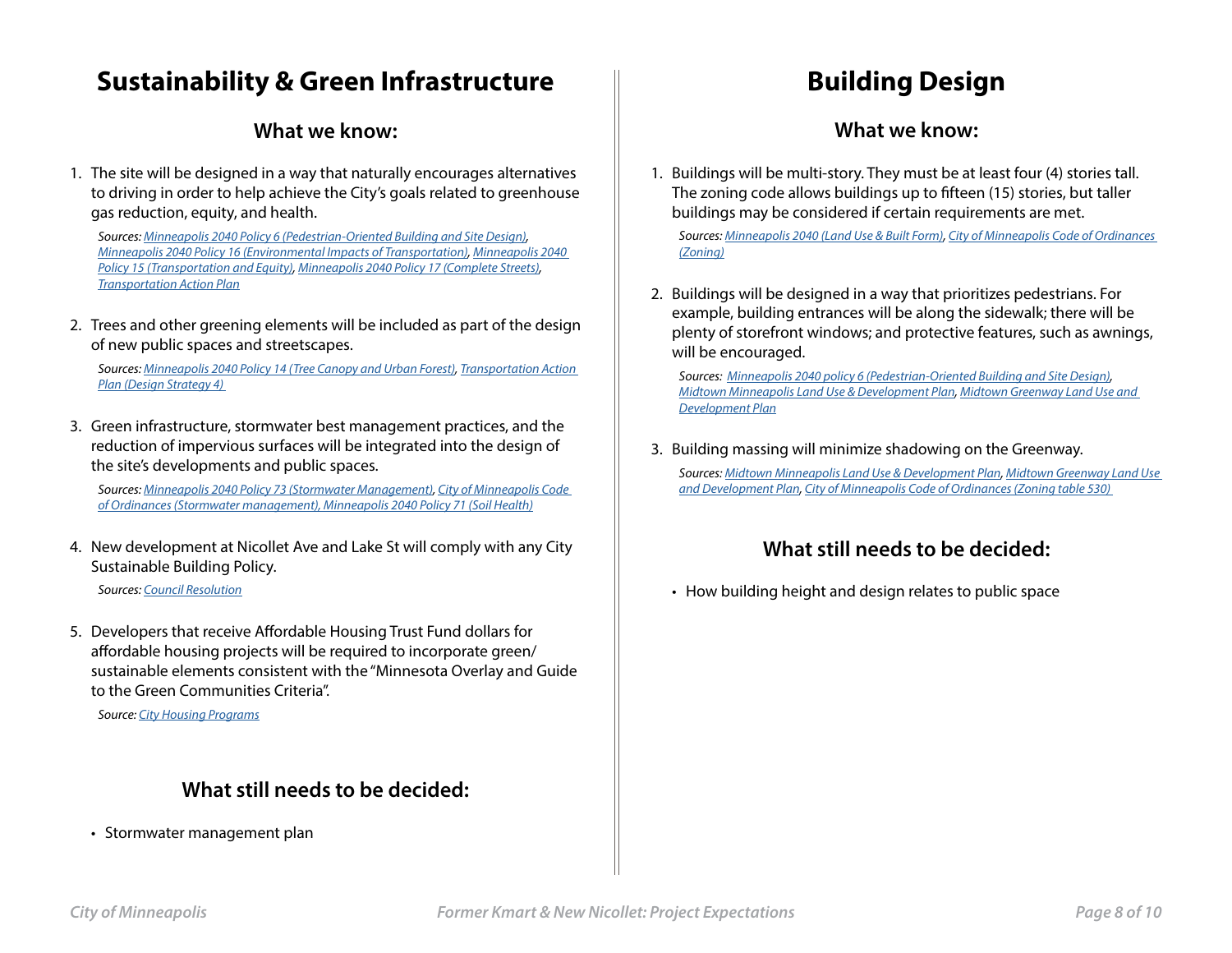# **Parking & Vehicular Access**

#### **What we know:**

- <span id="page-8-0"></span>1. New development on the site will not be required to provide off-street parking and will be subject to maximum off-street parking regulations. *Source: City of Minneapolis Code of Ordinances (Off-street parking, loading, & mobility zoning text amendment)*
- 2. Any parking on the site will be structured and wrapped with pedestrianoriented development or located underground.

*Sources: Minneapolis 2040 Policy 6 (Pedestrian-Oriented Building and Site Design), City of Minneapolis Code of Ordinances (Zoning chapter 530), Midtown Minneapolis Land Use & Development Plan*

3. Because development on Lake St and Nicollet Ave will prioritize pedestrians, vehicular access to parking and loading will be focused on Blaisdell Ave and 1st Ave.

*Sources: Minneapolis 2040 policy 6 (Pedestrian-Oriented Building and Site Design), Minneapolis 2040 Policy 18 (Pedestrians), City of Minneapolis Code of Ordinances (Off-street parking, loading, & mobility zoning text amendment), Midtown Minneapolis Land Use & Development Plan*

4. New development will be required to provide bike parking and electric vehicle charging stations.

*Source: City of Minneapolis Code of Ordinances (Off-street parking, loading, & mobility zoning text amendment)*

5. New development will be required to strategize how their project will make it easier for people to make transportation decisions that help achieve City goals.

*Sources: Minneapolis 2040 Policy 16 (Environmental Impacts of Transportation), City of Minneapolis Code of Ordinances (Travel Demand Management)*

- The quantity of parking needed to finance the projects and accommodate future resident and business needs
- The best methods for encouraging walking, biking, and taking transit to and from the site
- Potential additional changes to the adjacent street grid